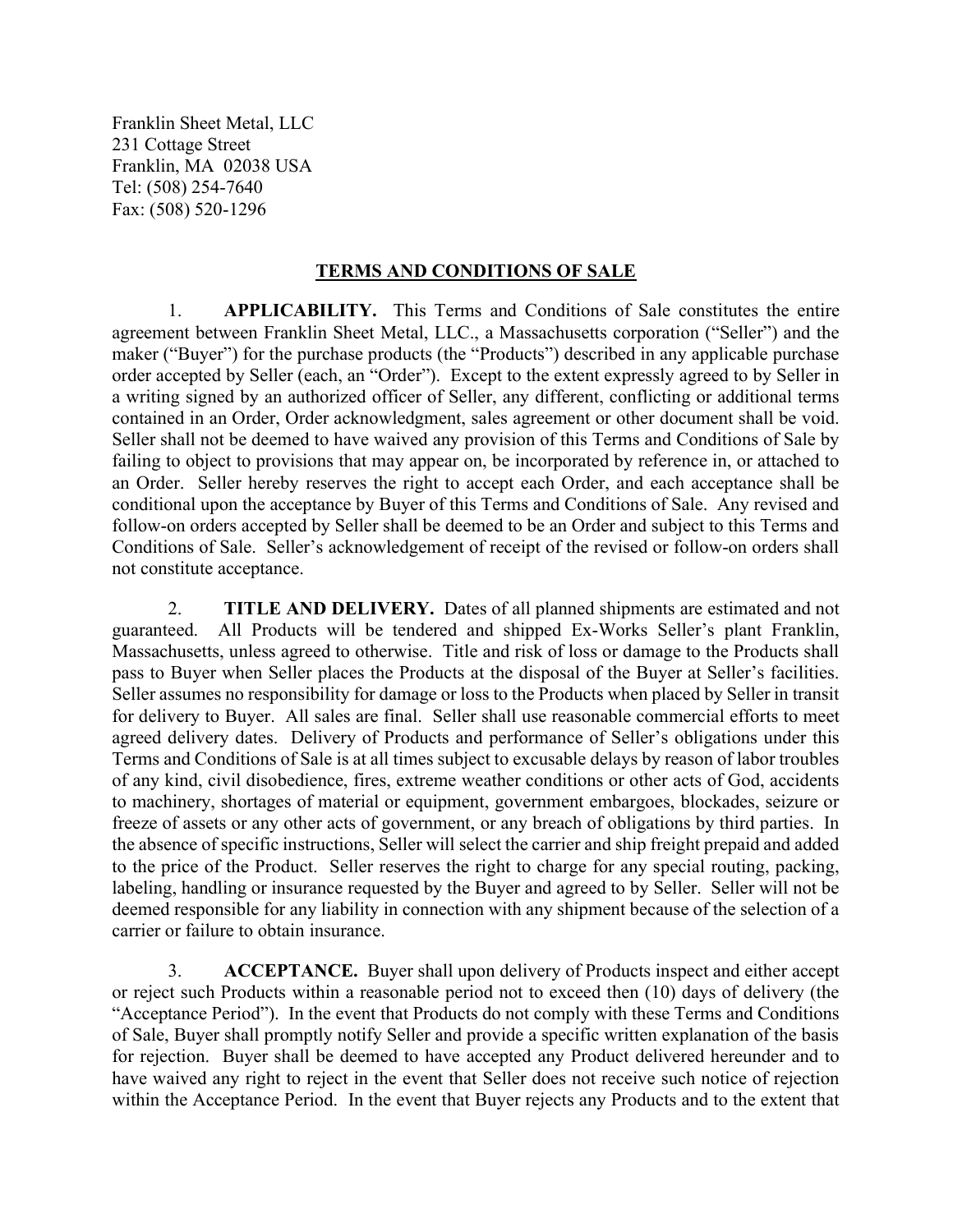Seller determines to its satisfaction that such Product was rightfully rejected, Seller shall repair or replace such non-conforming Product within a reasonable time period, at Seller's option.

4. PRICES AND PAYMENTS. Seller reserves the right to correct any pricing mistakes that deviate from the pricing set forth in any quote. Subject to Section 7 (Product Changes), each Order will be billed at the quoted price for sixty (60) calendar days from the date of such quote, and thereafter at the price in effect at the time of shipment.

Seller may charge certain additional non-recurring set-up, routine maintenance and refurbishment charges for tooling, as well as charges for the construction of new tooling. The price quoted by Seller to Buyer is based on the volume levels previously communicated by the Buyer to the Seller; if volume levels decrease, additional tooling set-up charges may apply and shall be paid by Buyer before any subsequent orders are processed by the Seller. Prices also do not include applicable taxes, including but not limited to excise, sales or use taxes. Any taxes (other than taxes due on Seller's net income) that are payable on transactions hereunder shall be the sole responsibility of Buyer. Seller reserves the right to invoice Buyer for any such taxes that are or may become payable by Seller. Each Order is subject to increase sufficient to compensate for any tax, excise, duty or levy hereafter enacted and imposed by any government authority, or for any expenses or charges due to war, hostilities, or other disorders, domestic or foreign, whereby the cost of the production or sale of articles to which such prices apply shall be increased. Prices quoted and orders accepted are also subject to change due to increases in costs of manufacture, processing, or wages, resulting from the operations of any Federal, State, or municipal law or regulatory measure hereafter adopted and/or due to increased costs of labor, services or materials. All quotations are made and each Order is accepted subject to approval of Seller's credit department. Credit terms are net thirty (30) calendar days from date of invoice and payment shall be made in United States currency, unless Seller shall otherwise agree in writing. All late payments shall be subject to a late charge at a rate of one and one half percent  $(1 \frac{1}{2}\%)$  of such amounts overdue per month or, if less, the maximum rate permitted by applicable law, from the original due date until full payment has been made. Buyer hereby grants Seller a purchase money security interest in all Products sold to Seller to secure punctual payment and due performance of all of Buyer's obligations hereunder. Buyer agrees to execute and hereby authorizes the filing of all financing statements and other documents, and to take all other actions that Seller may reasonably request to perfect, protect, continue or maintain such security interests. Seller at all times reserves the right to evaluate Buyer's credit standing and, if Buyer fails to qualify for credit under Seller's criteria, Seller may modify or withdraw credit terms without notice and require guarantees, letters of credit, security or payment in advance for further deliveries of Products or performance hereunder.

In the event that Buyer is delinquent in any payment obligation to Seller, Seller may withhold future shipments until all delinquent amounts and late interest, if any, are paid in full and, if such delinquent amounts remain unpaid thirty (30) calendar days after written notice, then:

Declare Buyer's performance in breach and terminate the Order;

Repossess Products for which payment has not been made;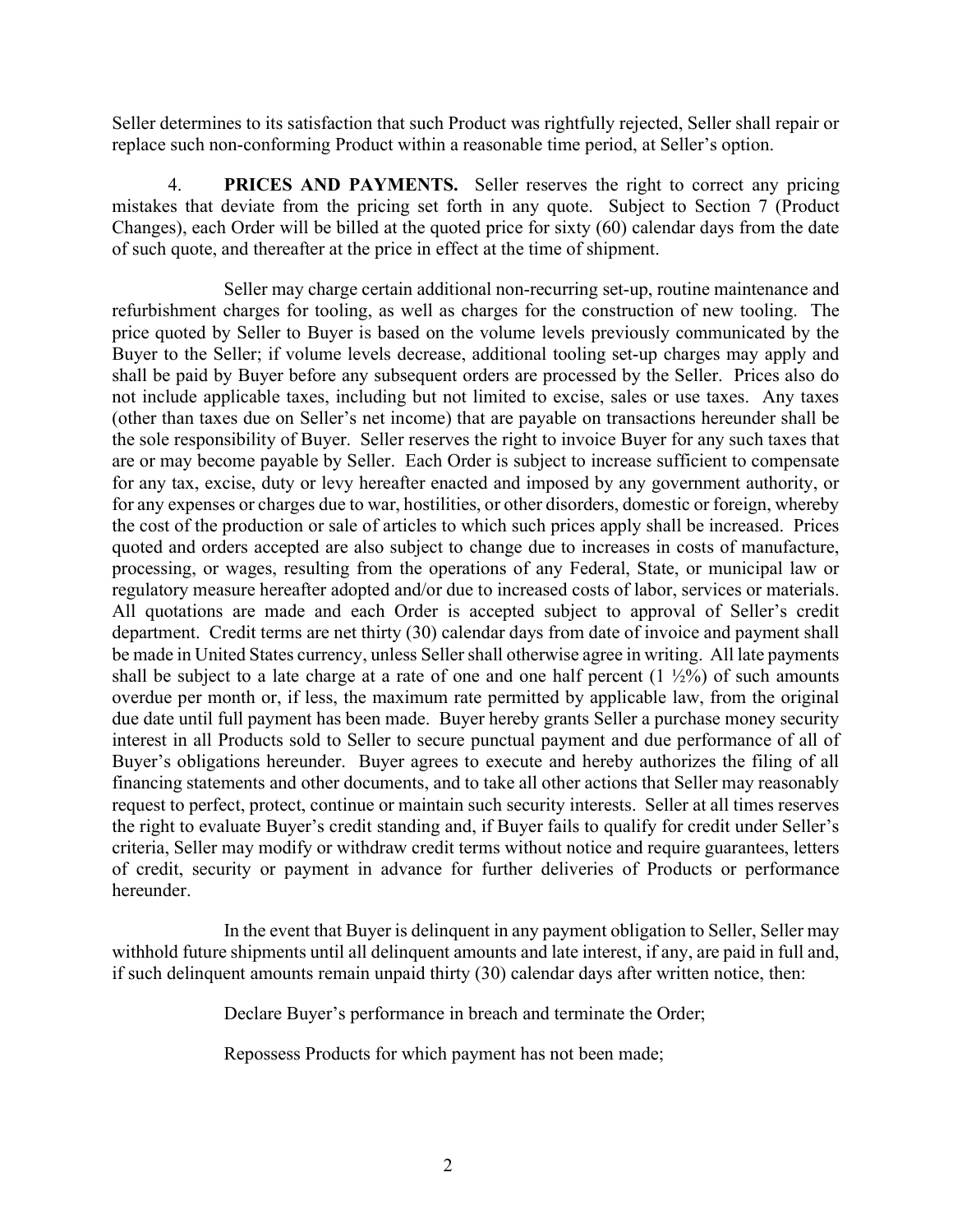Withhold performance including, without limitation, future shipments under the Order until all delinquent amounts and late interest, if any, are paid;

Deliver future shipments on a cash basis only;

Charge inventory carrying charges on Products;

Recover all costs of collection including, without limitation, reasonable attorneys'

fees; or

At Seller's option, combine any of the above rights and remedies as may be permitted by applicable law.

The above remedies are in addition to all other remedies available at law or in equity. This Section 4 shall survive the acceptance and complete performance of all applicable Orders.

## 5. LIMITED WARRANTY.

Seller warrants that at time of delivery to the applicable carrier for delivery to Buyer, its Products will comply with applicable Seller drawings and will be materially free from defects in workmanship and material. These warranties shall run to Buyer, its successors and assigns, provided, however, that Buyer shall indemnify Seller against any costs or damages relating to any additional warranty granted to its successors or assigns. The warranty shall be valid for twelve (12) months after delivery of the Products to Buyer or six (6) months after date of first use, whichever occurs first.

Buyer must notify Seller in writing of a failure to comply with applicable Seller drawings or defects in workmanship or material (a "Nonconformance") within the warranty period and return the Product to Seller within thirty (30) calendar days after such discovery. Upon timely receipt of such notification and Seller's determination to its satisfaction after examination that such Product contained a nonconformance, Seller's obligation and Buyer's remedy under this warranty is limited to either repair or replacement of any Product, at Seller's option. All Products repaired or replaced hereunder shall be warranted only for the unexpired portion of the original warranty period. For all purposes hereof, normal wear and tear shall not constitute a Nonconformance.

All warranties relate to the Product at the time of delivery to the carrier for delivery to Buyer. Seller shall not be liable for warranty claims if the Product has been exposed or subjected to:

Any maintenance, repair, installation, handling, transportation, storage, operation or use which is improper or otherwise not in compliance with Seller's instructions or applicable government regulation or law;

Any alteration, modification or repair performed by anyone other than Seller or those specifically authorized in writing by Seller;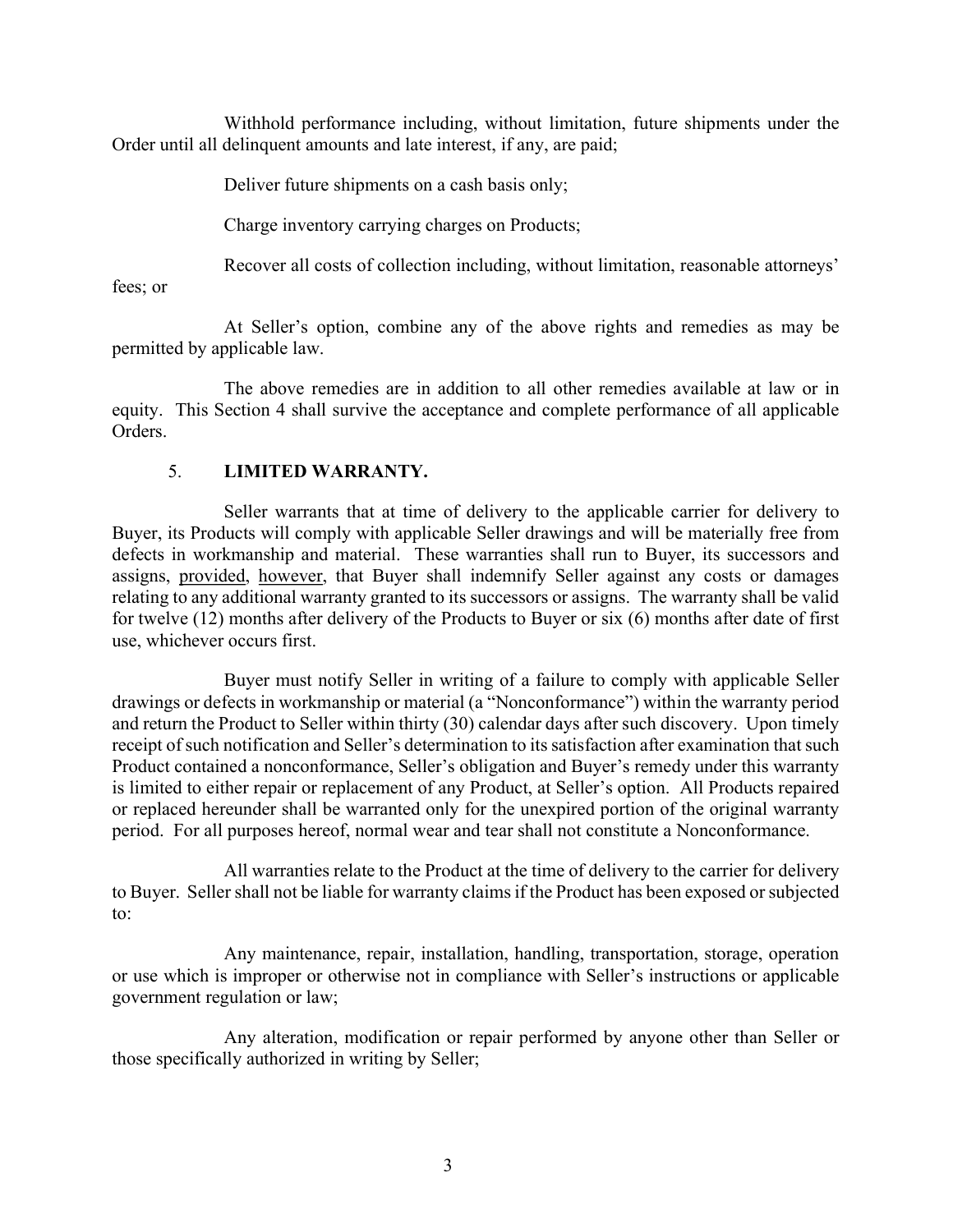Any accident, contamination, foreign object damage, abuse, neglect or negligence after delivery to the applicable carrier for delivery to Buyer;

Any damage precipitated by failure of Product not under warranty or by any product not supplied by Seller; or

Any use of counterfeit or replacement parts that are neither manufactured nor approved by Seller for use in Products.

Seller's obligations under this warranty are conditioned upon Buyer's obligation to maintain records, which will accurately reflect operating time, and maintenance performed on the Product and establish the nature of any unsatisfactory condition of the Product and reasonably establish that such condition existed at the time provided herein. Buyer shall, upon the request of Seller, promptly delivery to Seller copies of such records as necessary to substantiate any warranty claims.

THIS WARRANTY IS EXCLUSIVE AND IN LIEU OF ALL OTHER WARRANTIES, WHETHER WRITTEN OR ORAL, EXPRESS, IMPLIED OR STATUTORY, INCLUDING WITHOUT LIMITATION, ANY IMPLIED WARRANTIES OF MERCHANTABILITY, FITNESS FOR PARTICULAR PURPOSE OR USE AND WARRANTIES ARISING FROM COURSE OF PERFORMANCE, DEALING, USAGE OR TRADE, ALL OF WHICH ARE HEREBY EXPRESSLY DISCLAIMED. NO EXTENSION OR EXPANSION OF THIS WARRANTY SHALL BE BINDING UPON SELLER UNLESS SET FORTH IN WRITING AND SIGNED BY SELLER'S AUTHORIZED REPRESENTATIVE.

BUYER IS SOLELY RESPONSIBLE TO ENSURE THAT THE PRODUCT IS IN COMPLIANCE WITH FEDERAL AND STATE LAWS AND REGULATIONS WHICH MAY APPLY TO THE PRODUCT AS A RESULT OF BUYER'S OR ITS ASSIGNS' ACTUAL OR INTENDED USE OF THE PRODUCT, EVEN IF BUYER MAKES SELLER AWARE OF SUCH USE. WITHOUT LIMITING THE FOREGOING, SELLER EXPRESSLY MAKES NO REPRESENTATIONS AND WARRANTIES THAT: (i) THE PRODUCT COMPLIES WITH THE FEDERAL FOOD, DRUG AND COSMETIC'S ACT AND REGULATIONS THEREUNDER OR (ii) THE PRODUCTS DO NOT INFRINGE ANY INTELLECTUAL PROPERTY RIGHTS, EVEN IF SELLER HAS BEEN MADE AWARE OF THE POTENTIAL FOR SUCH INFRINGEMENT.

6. TOOLING. Unless otherwise agreed in writing, all tooling, dies, special dies, patterns, patents, jigs, gages, fixtures, drawings, designs, samples, tooling aids, molds and/or any other property furnished by Seller by the Order (the "Tooling") is the property of Seller. Seller shall maintain a lien for monies owed hereunder on all Tooling and/or material not owned by Seller for any amounts owing by Buyer. Seller agrees that any Tooling owned by Buyer and in the possession of Seller will be insured against the perils covered by a fire policy with a standard extended coverage endorsement at Buyer's expense. Buyer will pay on demand all (i) personal property taxes, (ii) sales and use taxes and (iii) excise taxes in each case to the extent on any such Tooling and/or materials owned by Buyer in possession of Seller.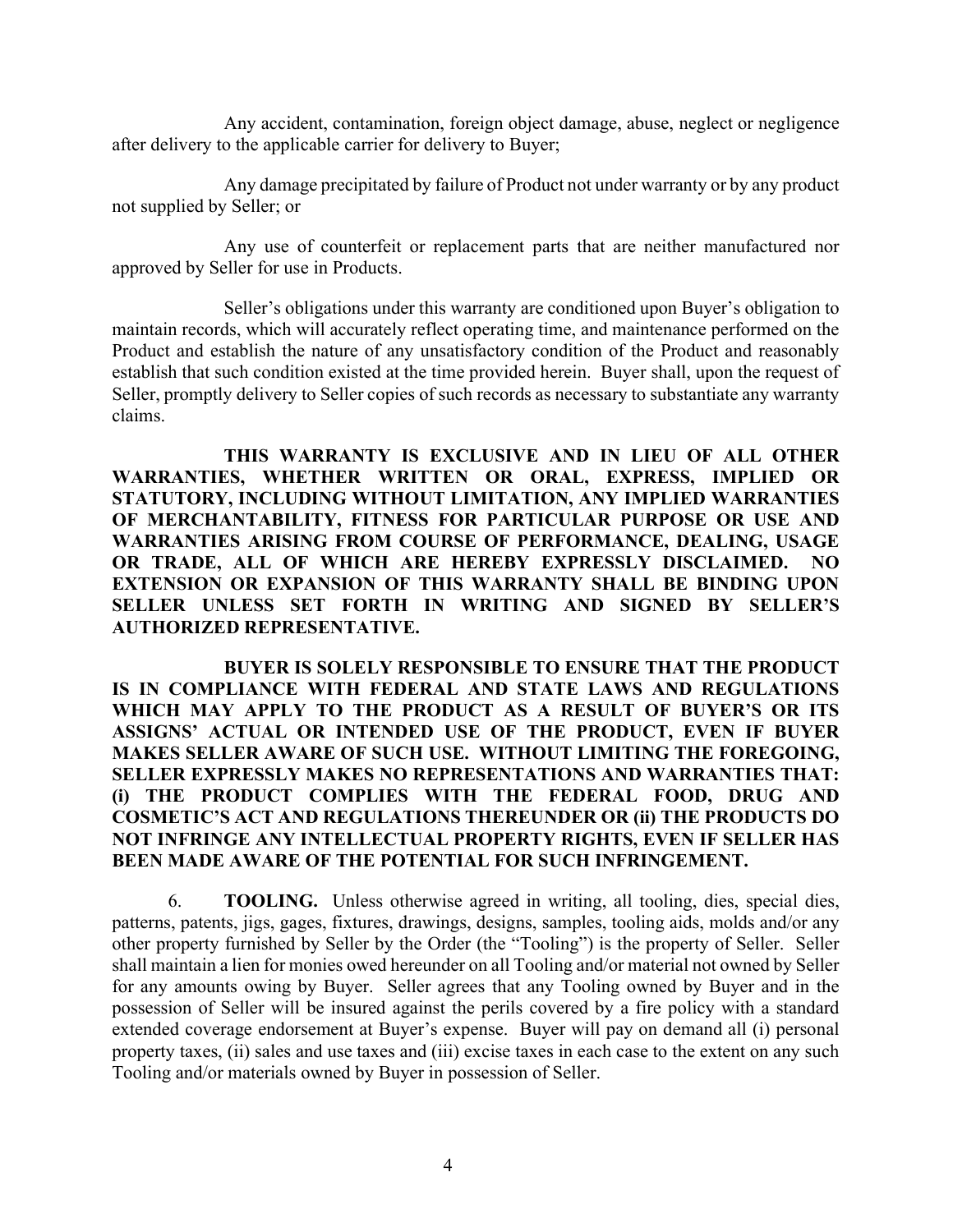7. PRODUCT CHANGES. Seller at all times reserves the right in its sole discretion without consent of Buyer to incorporate changes, additions or improvements to Products, including, but not limited to their design and application, to be delivered hereunder. Any designs or specifications that are modified at the request of Buyer after the date of the quoted price may cause Seller to adjust the quoted price of the Products.

8. CONFIDENTIALITY. "Proprietary Information" means any information, in whatever form, marked as being confidential or proprietary or which otherwise, by its nature, should reasonably be known by the receiving party to be confidential or proprietary.

Proprietary Information may be used only for purposes consistent with the express intent of this Terms and Conditions of Sale. Without limiting the scope of the forgoing, Buyer agrees that it will not: (i) use Seller's Proprietary Information for the manufacture or procurement of products which are the subject of this Order or any similar or competing products, or cause said products to be manufactured by or procured from any other source, or reproduce, redesign or reverse engineer said products, or reproduce said data and information; or (ii) disclose or make available to any third party any Proprietary Information without obtaining Seller's prior expense written consent.

Buyer shall have no duty to protect information that is: (i) developed by Buyer independently of Seller prior to receipt by Buyer of the other Proprietary Information as supported by Buyer's written records; or (ii) rightfully obtained without restriction by Buyer from a third party; or (iii) publicly available other than through the fault or negligence of Buyer; (iv) released without restriction by Seller to anyone as supported by Buyer's written records; or (v) known to Buyer prior to the time of its disclosure, without an existing duty to protect the information.

## 9. LIMITATION OF LIABILITY.

SELLER'S LIABILITY FOR ANY LOSS OR DAMAGE ARISING OUT OF, CONNECTED WITH, OR RESULTING FROM ANY ORDER, OR FROM THE PERFORMANCE OR BREACH THEREOF, OR FROM THE DESIGN, DEVELOPMENT, MANUFACTURE, SALE, DELIVERY, RESALE, REPAIR OR USE OF ANY PRODUCT COVERED BY OR FURNISHED UNDER ANY ORDER SHALL IN NO CASE EXCEED THE CONTRACT PRICE ALLOCABLE TO THE PRODUCT OR PART THEREOF, OR SERVICE THAT GIVES RISE TO THE CLAIM.

NOTWITHSTANDING ANYTHING IN ANY ORDER TO THE CONTRARY, SELLER WILL NOT BE LIABLE FOR ANY SPECIAL DAMAGES, INDIRECT DAMAGES, INCIDENTAL DAMAGES, CONSEQUENTIAL DAMAGES, OR LOSS OF PROFITS INCURRED BY BUYER OR ANY THIRD PARTY, EVEN IF THE POSSIBILITY OF SUCH DAMAGES HAS BEEN DISCLOSED TO SELLER IN ADVANCE OR COULD HAVE BEEN REASONABLY FORESEEN BY SELLER.

THESE EXCLUSIONS OF TYPES OF DAMAGES AND LIMITATIONS ON THE AMOUNT OF DAMAGES SET FORTH HEREIN SHALL APPLY REGARDLESS OF THE THEORY OF LIABILITY, WHETHER BASED ON CONTRACT, INDEMNITY, WARRANTY, TORT, NEGLIGENCE, STRICT LIABILITY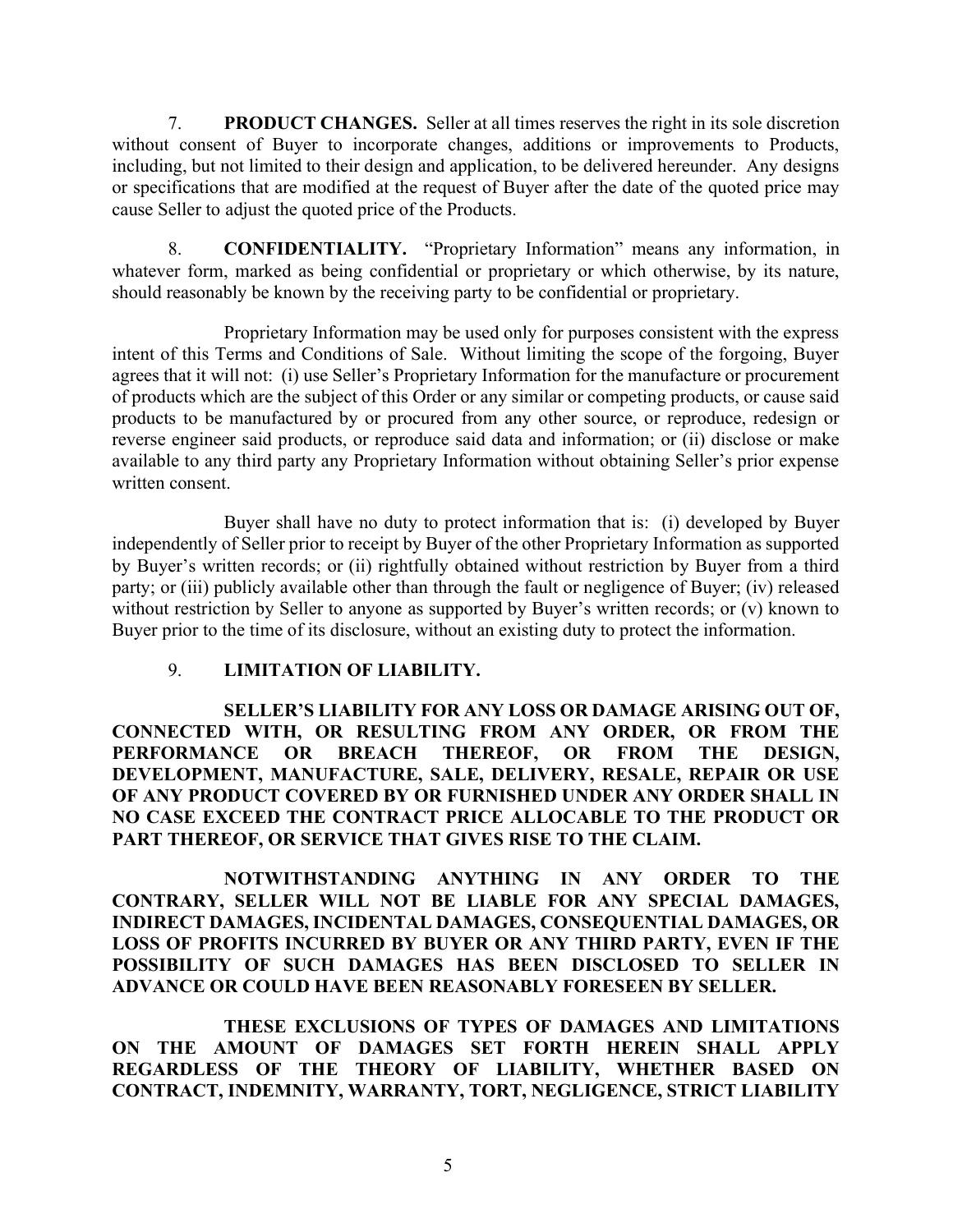## OR ANY OTHER LEGAL THEORY. THESE EXCLUSIONS OF TYPES OF DAMAGES SHALL BE DEEMED INDEPENDENT OF, AND SHALL SURVIVE ANY FAILURE OF THE ESSENTIAL PURPOSE OF ANY LIMITED REMEDY UNDER THE TERMS OF THIS AGREEMENT.

10. INDEMNIFICATION. Buyer at its expense will indemnify and hold Seller harmless with respect to every claim that may be brought against Seller: (A) for any alleged infringement of any present or future patent, copyright, industrial design right or other proprietary right; (B) based on Buyer's activity under an Order, or the manufacture, sale, or use of the Products (i) alone, (ii) in combination by reason of their content, design or structure or (iii) in combination in accordance with Buyer's recommendations; or (C) for any alleged infringement of applicable State or Federal laws and regulations relating to the use of the Products, including but not limited to the Federal Motor Vehicle Safety Standards under the National Traffic and Motor Safety Act of 1996, as amended. Buyer will investigate and defend or otherwise handle every such claim, and at Seller's request, assist Seller in Seller's investigation, defense, or handling of any such claim. Buyer will pay all expenses and damages or settlement amounts that Seller may sustain by reason of each such indemnified claim. Buyer's obligations will apply even though Seller furnishes all or any portion of the design and specifies all or any portion of the processing used by Buyer.

11. GOVERNING LAW: Each Order and this Terms and Conditions shall be interpreted in accordance with the laws of the Commonwealth of Massachusetts, U.S.A., exclusive of any choice of laws provisions. Seller and Buyer expressly agree to exclude from each Order and this Terms and Conditions the United Nations Convention on Contracts for the International Sale of Goods, 1980, and any successor thereto.

12. TERMINATION OF ORDER: Either Party may terminate any or all unperformed Orders:

By giving written notice if the other Party materially breaches the Order and fails to remedy the breach within ninety (90) calendar days after the non-breaching Party delivers written notice that specifies the grounds for the material breach, except for Buyer's failure to make payment for delivery when, after thirty (30) calendar days of delinquency, Buyer shall be deemed in default and Seller may terminate such Order and any additional outstanding Orders without notice.

Without notice if either Party files a petition in bankruptcy for liquidation or reorganization, makes an assignment for the benefit of creditors, consents to the appointment of a receiver, trustee or other custodian for all or a substantial part of its property, is adjudicated bankrupt, fails to cause to be vacated, set aside or stayed within thirty (30) calendar days any court order appointing a receiver, trustee or other custodian for all or a substantial part of its property or ordering relief against it in any involuntary case of bankruptcy or admits in writing its inability to pay its debts as they mature.

13. ASSIGNMENT: Neither Party shall assign any rights nor delegate any obligations under any Order or any portion thereof without the advance, written consent of the other Party, which consent shall not be unreasonably withheld. Any attempt to assign or delegate in violation of this clause shall be void. Notwithstanding the forgoing, Seller may assign any Order in the